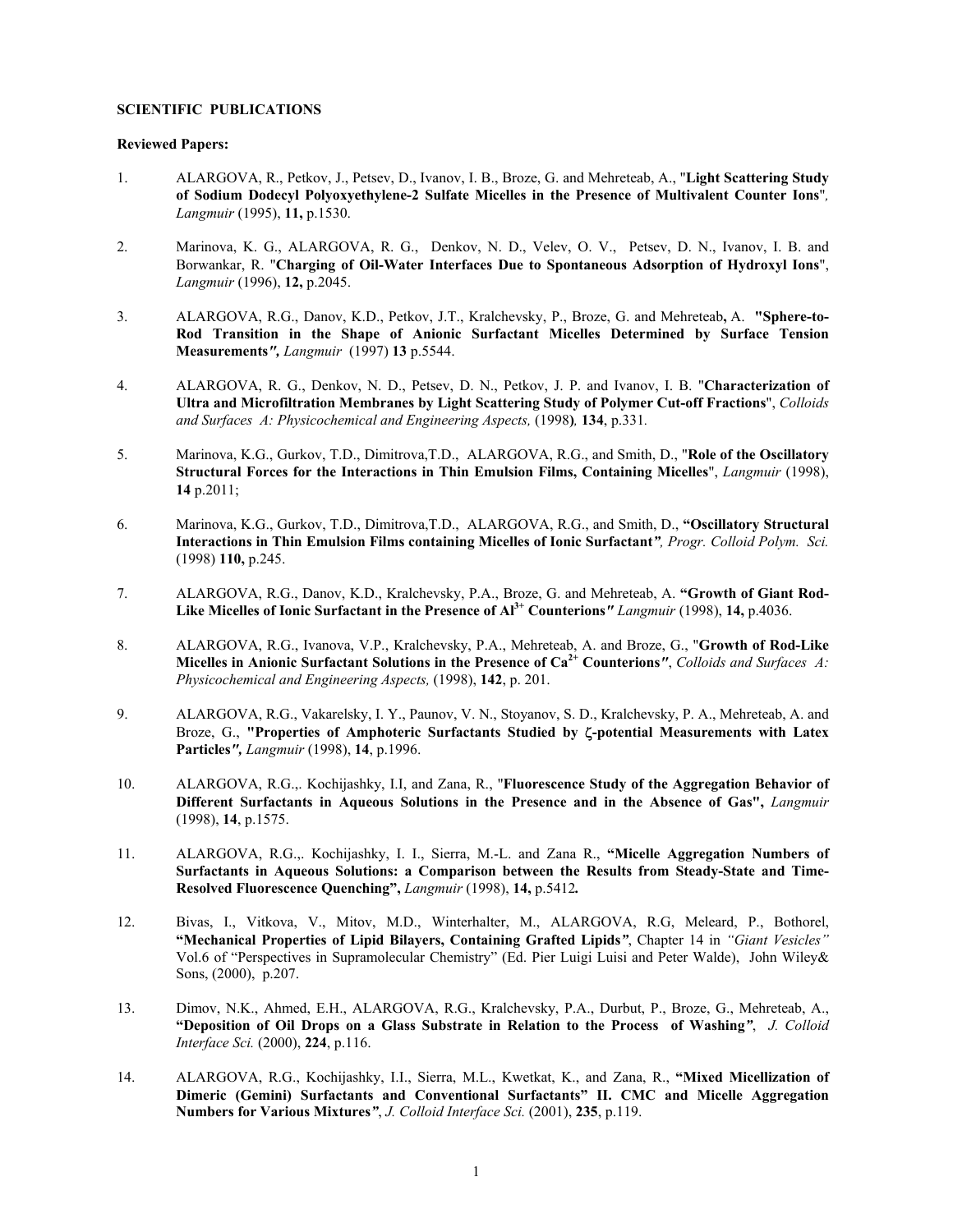- 15. ALARGOVA, R.G., Deguchi, S., Tsujii, K., **"Dynamic Light Scattering Study of Polystyrene Latex Suspended in Water at High Temperatures and High Pressures***"*, *Colloids&Surfaces A: Physicochemical and Engineering Aspects*, (2001) **183-185**, p.303.
- 16. Deguchi, S., ALARGOVA, R.G., Tsujii, K., **"Stable Dispersions of Fullerenes, C60 and C70, in Water. Preparation and Characterization."**, *Langmuir* (2001) **17**, p.6013.
- 17. ALARGOVA, R.G., Deguchi, S, Tsujii, K., **"Stable Colloidal Dispersions of Fullerenes in Polar Organic Solvents"***, J. Am. Chem. Soc.* (2001), **123**, p. 10460.
- 18. ALARGOVA, R.G., Petkov, J.T., Petsev, D.N., **"Self-Assembly of Anionic Surfactants in the Presence of Multivalent Counterions"**, *J. Colloid Interface Sci.* (2003), **261**, p. 1 (feature article)*.*
- 19. ALARGOVA, R.G., Tsujii, K., **"Behavior of Colloids in Supercritical Water: an Attempt to Study Diffusion Coefficients Using DLS"**, *Progress in Colloid and Polymer Science,* (2003) (in press).

#### **Invited:**

20. ALARGOVA, R.G., "**Applying Dynamic Light Scattering to Studying Diffusion Coefficients of Brownian Particles in Supercritical Water**", *LS Advance,* (2003), **2** (1) p. 17 *(Edited by Otsuka Electronics Co., Osaka, Japan)* in Japanese.

# **Proceedings:**

- 21. Petsev, D. N., ALARGOVA, R. G., Nikolov, A. D. and Ivanov, I. B. "**Micellar Enhanced Ultrafiltration of Heavy Metal Ion***s*", Collection, 100 Anniversary of Sofia University (1990).
- 22. Velev, O., Gurkov, T., ALARGOVA, R., K.Marinova, I.Ivanov and R.Borwankar, "**Stability of Films and Emulsions in the Presence of Nonionic Surfactant Blends"**, Proceedings of 1<sup>st</sup> World Congress on Emulsions, Paris, **1-22**-130 (1993).
- 23. Ivanov, I.B., Marinova, K.G., ALARGOVA, R.G., Denkov, N.D., Rajendra, P., "**Charge of Emulsion Droplets covered with nonionic surfactants<sup>***n***</sup>, Proceedings of 2<sup>nd</sup> World Congress on Emulsions, Bordeaux, 2-2**-149 (1997).
- 24. ALARGOVA, R.G., Deguchi, S., Tsujii, K., **"Stable Colloidal Dispersions of Fullerenes in Polar Organic Solvents: Influence of Polymer and Organic Additives***",* (2001) Second Workshop on Nanoscience and Nanotechnology, 22-23 November 2000, Sofia, Bulgaria, Eds. E.Balabanova and I. Dragieva, Heron Press, ISBN 954-580-097-6, p.145.
- 25. Deguchi, S., ALARGOVA, R.G., Tsujii, K., **"Stable Dispersions of Nanocrystalline C60 in Water. Preparation and Characterization.***"*, (2001) Second Workshop on Nanoscience and Nanotechnology, 22-23 November 2000, Sofia, Bulgaria, Eds. E.Balabanova and I. Dragieva, Heron Press, ISBN 954-580-097-6, p.148.
- 26. ALARGOVA, R.G., Deguchi, S., Tsujii, K., **"Colloid Stability in Sub- and Supercritical Water Studied by Dynamic Light Scattering**". Proceedings of  $6<sup>th</sup>$  Conference on Supercritical Fluids and Their Applications, September 9-12, 2001, in Maiori, Italy.

## **PATENTS:**

Japanese Patent No 3423922, "Method for manufacturing dispersions of fullerenes in polar liquids" (2003).